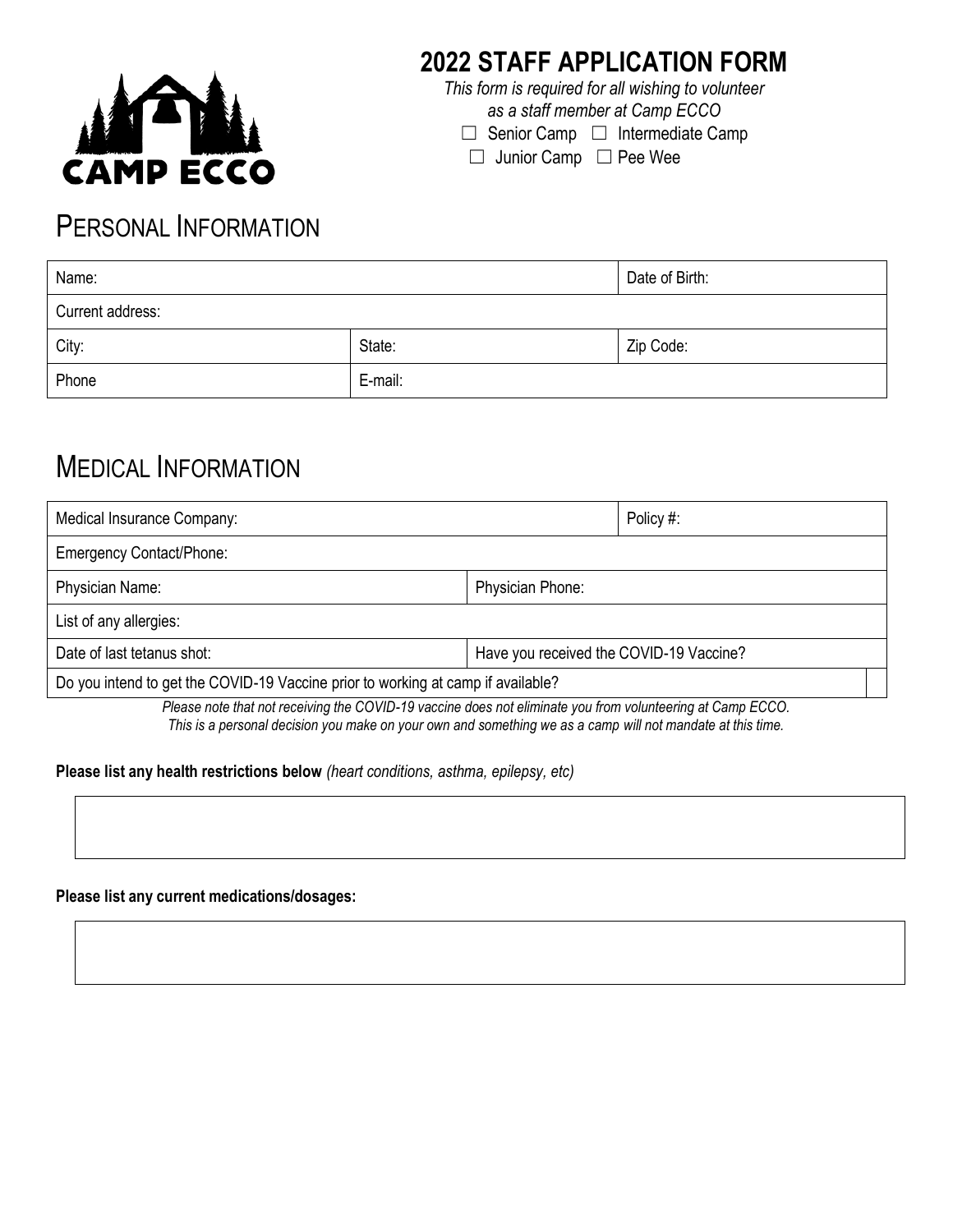**In case of an emergency, if efforts to contact my emergency contact are unsuccessful, I give my permission to the camp nurse or Dean of the camp to authorize any treatment necessary by the attending doctor or hospital staff. I also understand that my personal insurance will be considered the primary insurer in case of sickness or injury that requires medical treatment at a hospital.**

| Signature: |  |  |  |
|------------|--|--|--|
|            |  |  |  |

## CAMP HISTORY

**What position are you wishing to fill at Camp ECCO?** 

☐ Counselor ☐ Nurse ☐ Chapel Speaker/Pastor ☐Activities ☐ Worship Leader

**Please describe your camp involvement, including how many years you have been involved at Camp ECCO or at one of our sister EC camps (RRBC in IL or Twin Pines in PA).**

**Please describe why you feel you should be considered for the position you are applying for?**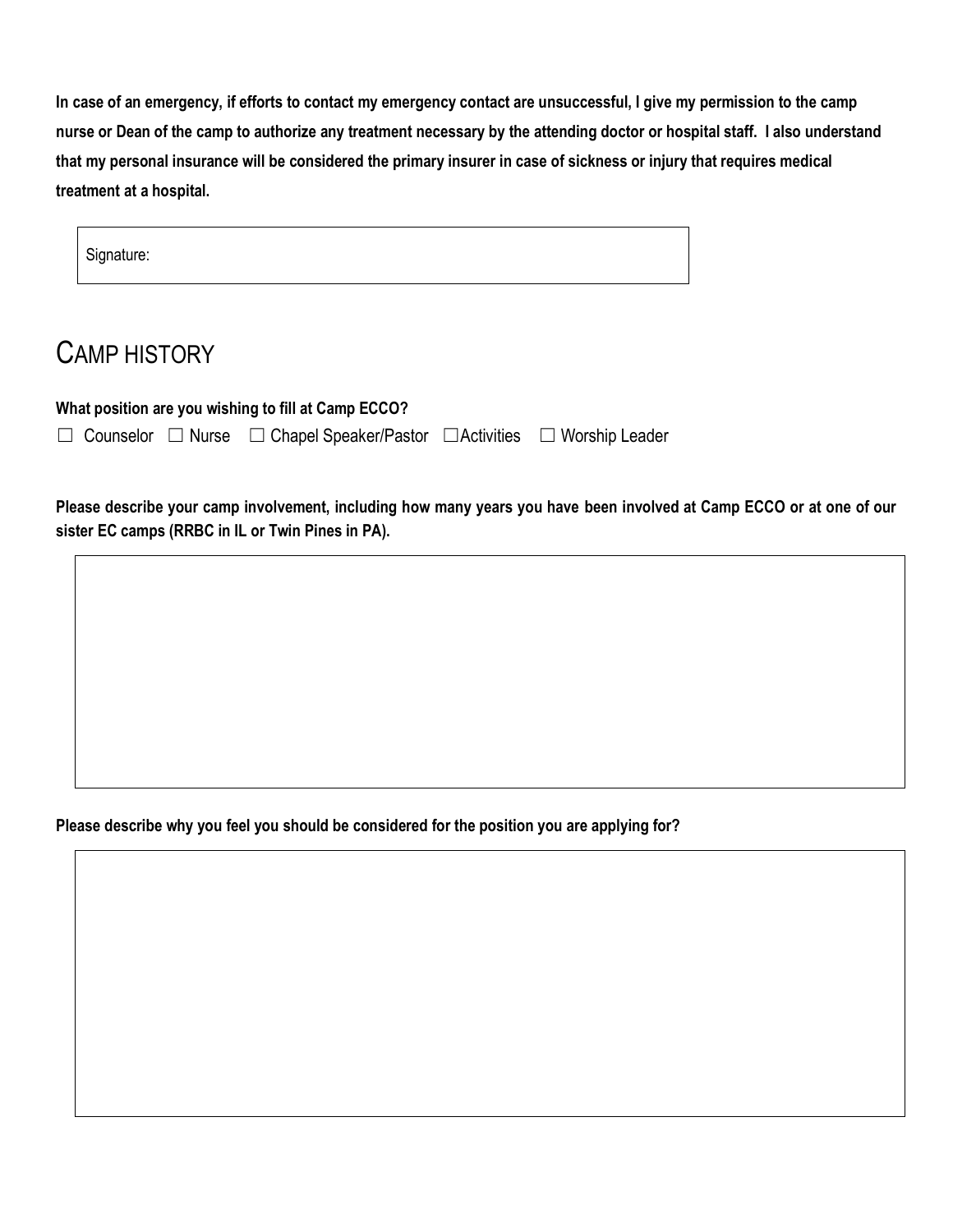## CHRISTIAN LIFE

**What church do you attend whether in person or online? Please list name, city and website, if applicable.**

**Please describe your conversion experience and your Christian walk since your conversion.** 

**For the purpose of a pastoral reference to be completed by the Executive Committee, please list the name and phone number of the pastor at the church you CURRENTLY attend.** 

## GENERAL QUESTIONS FOR INSURANCE PURPOSES

**1. Have you ever been convicted of a criminal violation other than a minor traffic violation?** 

 $\square$ Yes  $\square$  No

**If yes, please explain.**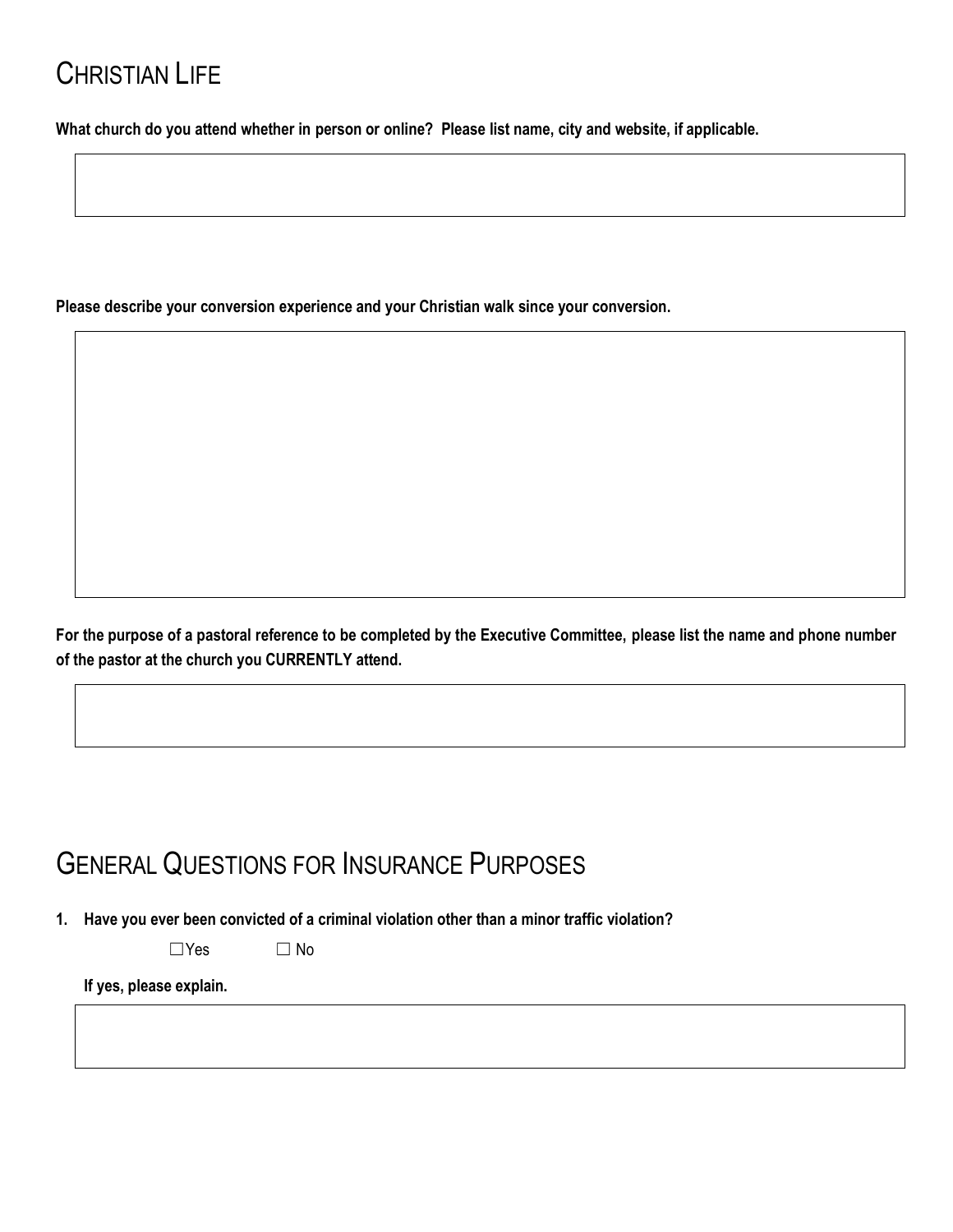### **2. Are there any felony charges pending against you?**

 $\square$ Yes  $\square$  No

**If yes, please explain.**

**3. Have you ever been involved (disclaimer: not as a victim) in a case concerning the abuse or neglect of children?** 

| $\Box$ Yes | $\square$ No |
|------------|--------------|
|------------|--------------|

**If yes, please explain.**

| $\mathbf{u}$ yes, piedse explain. |  |  |  |  |  |
|-----------------------------------|--|--|--|--|--|
|                                   |  |  |  |  |  |
|                                   |  |  |  |  |  |
|                                   |  |  |  |  |  |

# Staff Code of Conduct

To maintain high standards of morality, health and safety, and to abide by the laws of our nation and state, the following rules and policies have been established by the Executive Committee of the Camp ECCO Board. Violation of the rules may be punishable up to the dismissal from the camp and financial restitution for willful property damage.

- 1. I willingly agree that I will not use, possess, or distribute tobacco, alcoholic beverages, controlled substances, illegal drugs, and fireworks.
- 2. I understand that by serving as a staff member I become a role model to the campers and will be observed by their parents/legal guardians. I agree to monitor my actions and social network postings accordingly.
- 3. I willingly agree to promote a spirit of unity under the authority of the camp deans and the Executive Committee of the Camp ECCO Board.
- 4. I willingly agree to promote a Christ-like attitude toward other members of the staff; an encouraging, supporting, loving, respectful and forgiving attitude.
- 5. I willingly agree to display a character that will serve as a role model for the campers. This includes Christian witness, graceful speech, responsibility, accountability and appropriate dress and hygiene.
- 6. I willingly agree that I will act in such a way to protect the reputation and property of Camp ECCO.
- 7. I willingly agree that all my teaching and advice with the campers and staff will be in accordance with the mission, vision, and beliefs of Camp ECCO and the Evangelical Congregational Church.

*Please sign below stating that you have read the above information and will abide by this code of conduct.*

Signature: